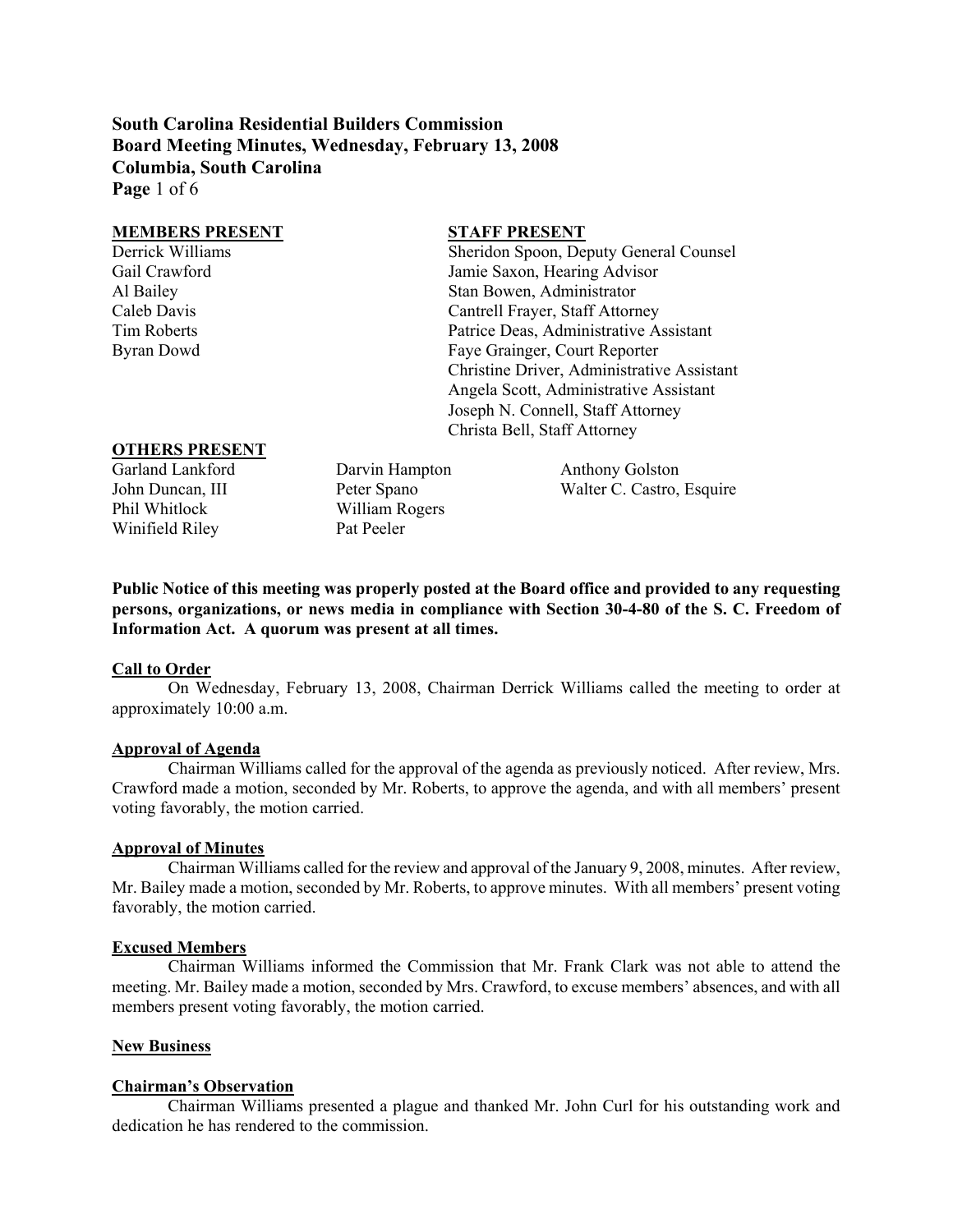# **South Carolina Residential Builders Commission Board Meeting Minutes, Wednesday, February 13, 2008 Columbia, South Carolina Page** 2 of 6

**Ethics Commission**

 Mr. Stan Bowen reminded the Commissioners to complete and mail the State Ethics Commission forms by April 15, 2008.

## **Definition of Carpentry**

 Mr. Bowen informed the Commission that he received information from several Building Officials requesting clarity on the definition of carpentry. The concern was that several sunrooms and metal structures are being built. . Mrs. Crawford made a motion, seconded by Mr. Bailey for staff to include sunrooms and metal structures in the definition of carpentry. With all members present voting favorably, the motion carried.

### **Cancellation of March 2008 Meeting**

 Mr. Bowen informed the Commission that he and Chairman Williams will be attending the NACSA Meeting the week of March 10, 2008. Mr. Bailey made a motion, to cancel the March 10, 2008, meeting. The motion was seconded by Mrs. Crawford. With all members present voting favorably, the motion carried.

### **Recommendation of Investigation Review Committee**

Chairman Williams called for the review and approval of the recommendations of the Investigative Review Committee. After review, Mr. Bailey made a motion, seconded by Mrs. Crawford, to approve the recommendations of the Investigative Review Committee, and with all members present voting favorably, the motion carried.

### **Administrative Hearing Officer's Recommendations For Bond Claims**

**Motion:** Mr. Bailey moved to approve the recommendations of the Administrative Hearing Officer, for the bond hearing on behalf of Mr. S. Neal Swartz. Mr. Roberts seconded the motion, and with all members present voting favorably, the motion carried.

**Motion:** Mrs. Crawford moved to approve the recommendations of the Administrative Hearing Officer, for the bond hearing on behalf of Mr. Christopher Corley. Mr. Bailey seconded the motion, and with all members present voting favorably, the motion carried.

**Motion:** Mrs. Crawford moved to approve the recommendations of the Administrative Hearing Officer, for the bond hearing on behalf of Mr. James Welsh. Mr. Bailey seconded the motion, and with all members present voting favorably, the motion carried.

### **Administrative Hearing Officer's Recommendations for Citations**

#### Mr. Furman D. Peters

The Commission reviewed the Hearing Officer recommendation for citation against Mr. Furman D. Peters. After review, Mr. Bailey made a motion, seconded by Mr. Dowd, to approve the recommendation of the Administrative Hearing Officer. With all members present voting favorably, the motion carried.

### Mr. James Welsh

The Commission reviewed the Hearing Officer recommendation for citation against Mr. James Welsh. After review, Mr. Roberts made a motion, seconded by Mrs. Crawford, to approve the recommendation of the Administrative Hearing Officer. With all members present voting favorably, the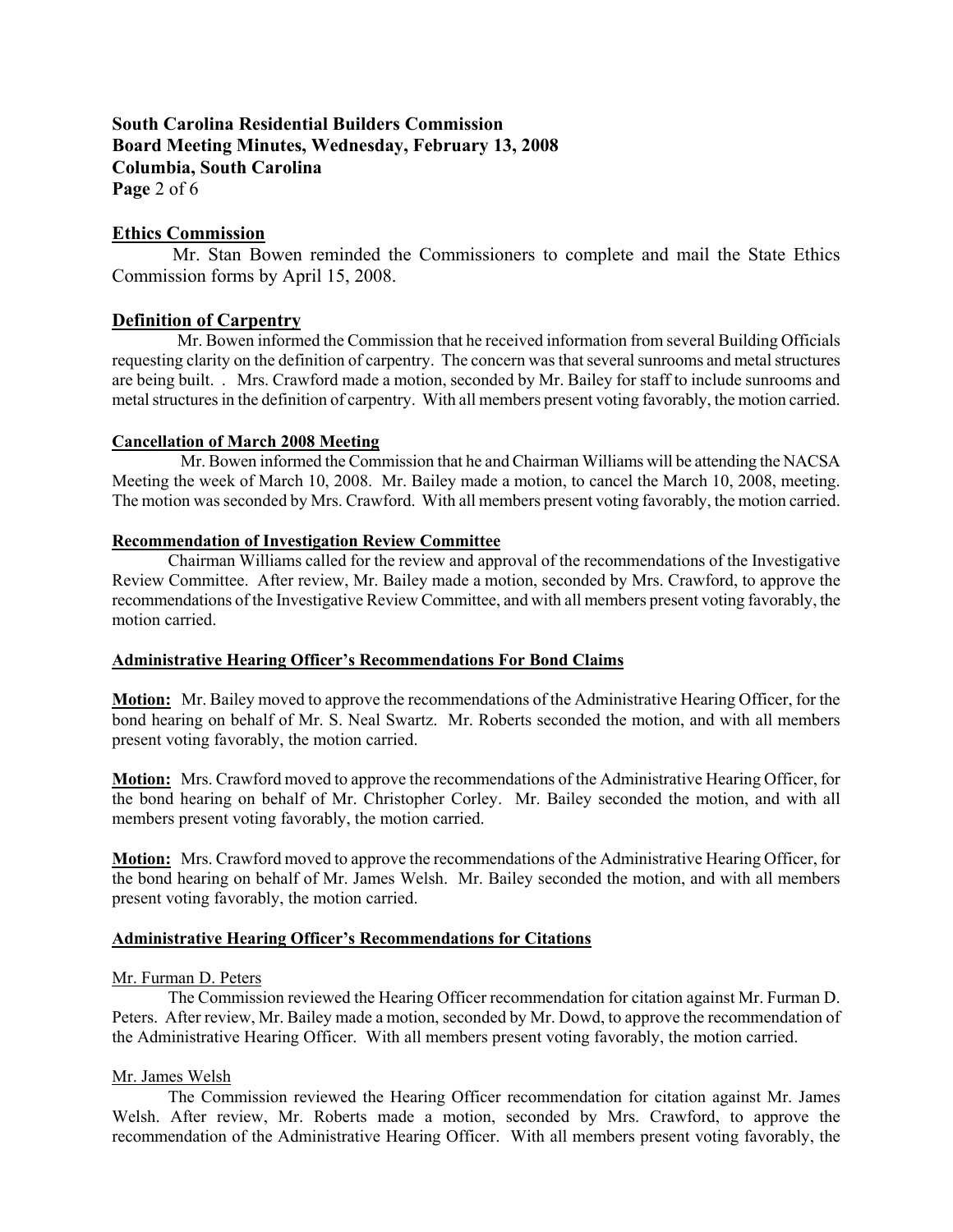**South Carolina Residential Builders Commission Board Meeting Minutes, Wednesday, February 13, 2008 Columbia, South Carolina Page** 3 of 6

motion carried.

## **Application Review**

Mr. Patrick A. Peeler – The Commission reviewed Mr. Peeler's Residential Builder's Application. Mr. Peeler was sworn in by Mrs. Faye Grainger. Mr. Peeler waived his right to counsel. Mr. Bowen informed the Commission that Mr. Peeler answered "yes" to the question the he had been convicted of, pled guilty or nolo contendere to a criminal offense other than minor traffic violations and was present to give an explanation of his answer.

Mr. Peeler testified that on March 5, 2004, he plead nolo contendere to stalking and served two year probation. He is currently purchasing and selling foreclosed properties and used cars. He apologized for his mistake and testified that he is no longer on probation.

**Motion:** Mrs. Crawford moved to approve for Mr. Peeler's to sit for the Residential Builder's Exam. Mr. Bailey seconded the motion, and with all members present voting favorably, the motion carried.

Mr. John F. Absher– Mr. Bowen informed the Commission that Mr. Absher was not present.

## **No Action Taken**

Mr. John Duncan, III - The Commission reviewed Mr. John Duncan's Residential Specialty Contactor's Application. Mr. Duncan was sworn in by Mrs. Faye Grainger. Mr. Duncan waived his right to counsel. Mr. Bowen informed the Commission that Mr. Duncan answered "yes" that he has been convicted of, pled guilty or nolo contendere to a criminal offense and that Mr. Duncan is currently on probation for burglary  $2<sup>nd</sup>$ degree. Mr. Duncan appeared before the Commission on October 10, 2007, and the Commission moved to Specialty Application with a four (4) year probationary status and he was required to obtain the statutory bond.

Mr. Sheridon Spoon advised that an order will be issued granting Mr. Duncan a probationary status until the completion of his probation and Mr. Duncan must furnish a statutory bond.

Mr. Anthony Golston- The Commission reviewed Mr. Anthony Golston's Residential Heating and Air Conditioning Application. Mr. Golston was sworn in by Mrs. Faye Grainger. Mr. Golston waived his right to counsel. Mr. Bowen informed the Commission answered "yes" that he has been convicted of, pled guilty or nolo contendere to a criminal offense.

Mr. Golston testified that in November 2002, he pled guilty of Criminal Sexual Conduct 3<sup>rd</sup> Degree. He served four years prison sentence. While incarcerated he took two years in heating and air and received an EPA Certification.

**Motion:** Mrs. Bailey moved to grant Mr. Golston to sit for the HVAC examination, provided that he provides a statutory bond in the amount of Ten Thousand dollars. The motion was seconded by Mr. Davis and with all members present voting favorably, the motion carried.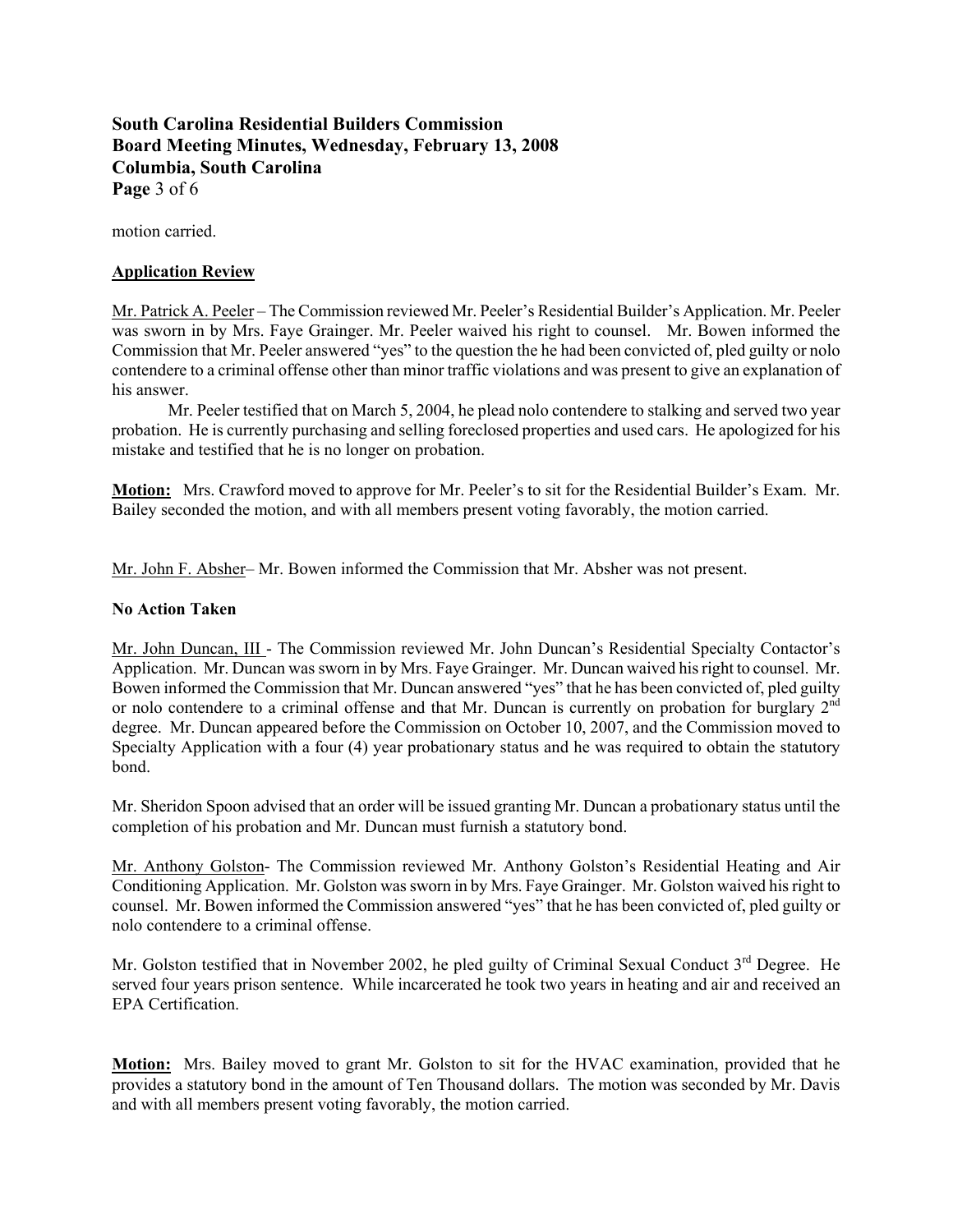# **South Carolina Residential Builders Commission Board Meeting Minutes, Wednesday, February 13, 2008 Columbia, South Carolina Page** 4 of 6

Ms. Winifred Riley – The Commission reviewed Ms. Winifred Riley's Residential Builder's Specialty Contractors Application. Ms. Riley was sworn in by Mrs. Faye Grainger. Ms. Riley waived her right to counsel. Mr. Bowen informed the Commission that Ms. Riley answered "no" that there has been any judgments, liens or claims filed against her or business entities that she has been associated with within the past five years.

Ms. Riley testified that she borrowed \$9,500.00 from Mr. Clint Schoultz. At that time she gave him \$20,000.00 worth of furniture and a Rolex watched valued at \$6,500.00. Later she received a call from Mr. Schoultz informing her that the storage building he rented to store her furniture was broken into and all her furniture was stolen. He stated that she still had to pay him the loan back and there was no insurance at the storage complex. There as no papers drawn on the agreement it was verbal. She contacted Judge Parkman in Edgefield County and explained the situation. He advised that he could take a judgment out against him and Mr. Schoultz could do the same. She chose not to pursue legal action and take the loss. He chose to pursue and placed a judgment against her.

**Motion:** Mrs. Crawford moved to approve Ms. Riley's specialty contractor's application. Mr. Davis seconded the motion, and with all members present voting favorably, the motion carried.

Mr. Darvin D. Hampton - The commission reviewed Mr. Hampton's Residential Builder's Application. Mr. Hampton was sworn in by Mrs. Faye Grainger. Mr. Hampton waived his right to counsel. Mr. Bowen informed the Commission that Mr. Brown answered "yes" that he has been convicted of, pled guilty or nolo contendere to a criminal offense.

 Mr. Hampton testified that he was a troubled teen and got into a lot of trouble. He was incarcerated for 2 ½ years and was released in February 2005. He is active in AA and NA. He is currently working with CMS Construction and Greenville Hospital would like to employ him and he previously worked with Beautiful Colors. .

**Motion:** Mr. Bailey moved to grant to Mr. Hampton's Residential Specialty Contractor's Application. Mrs. Crawford seconded the motion, and with all members present voting favorably, the motion carried.

Mr. Phillip Whitlock – The commission reviewed Mr. Whitlock's Residential Builder's Application for Electrical, Plumbing and HVAC Application. Mr. Whitlock was sworn in by Mrs. Faye Grainger. Mr. Whitlock waived his right to counsel. Mr. Bowen informed the Commission that Mr. Whitlock answered "yes" that he had liens filed against him.

 Mr. Whitlock testified that he got behind on his payroll taxes with the Internal Revenue Services. All payroll taxes have been current and paid in full. He is scheduled to have a hearing with the Internal Revenue Service in March 2008.

**Motion:** Mrs. Crawford made a motion to approve Mr. Whitlock Renewal Application, providing that Mr. Whitlock furnish a letter from Internal Revenue Service regarding the status. Mr. Bailey seconded the motion, and with all members present voting favorably, the motion carried.

## **Citation Appeal**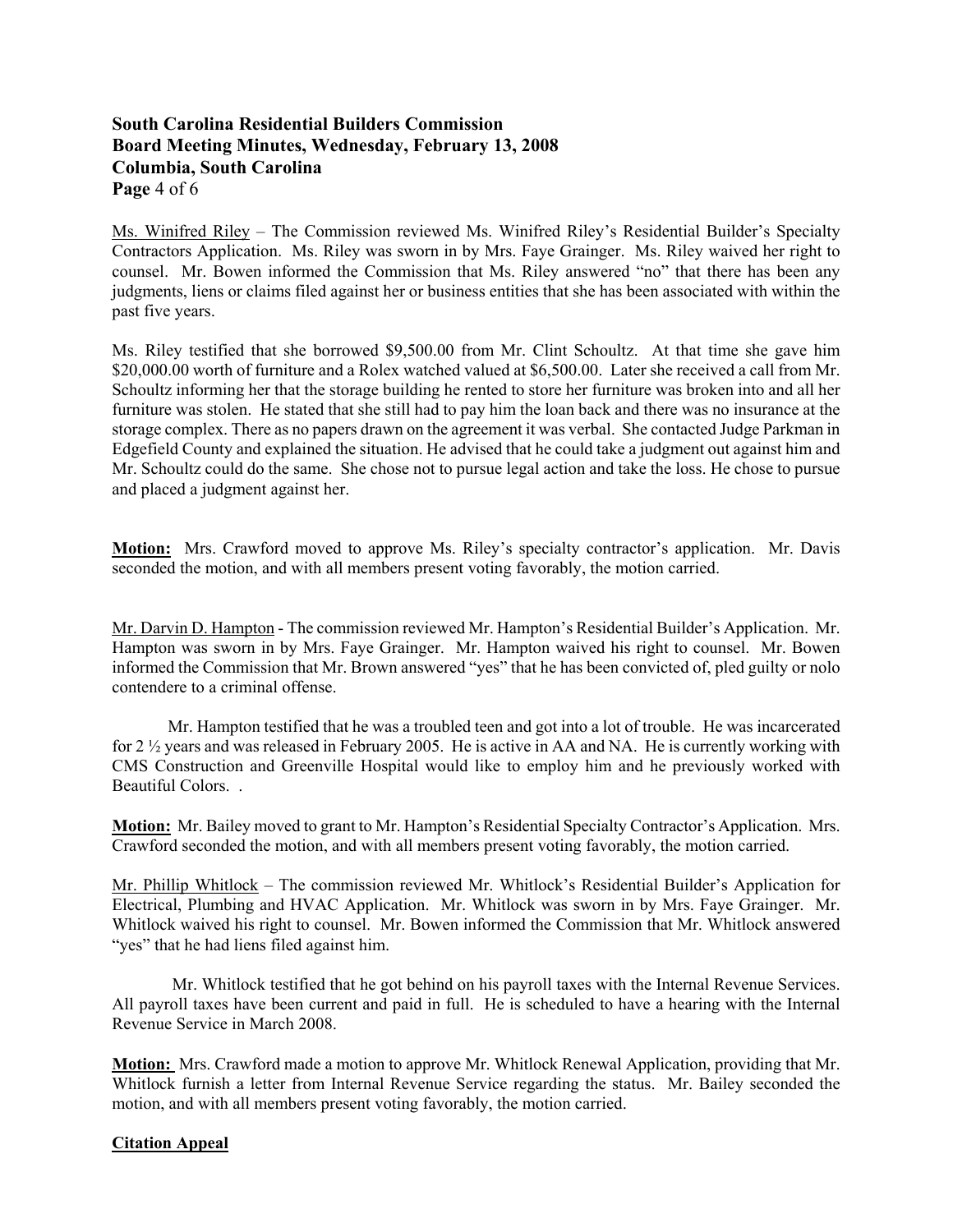# **South Carolina Residential Builders Commission Board Meeting Minutes, Wednesday, February 13, 2008 Columbia, South Carolina Page** 5 of 6

Mr. Garland Lankford – The commission reviewed Mr. Garland Lankford citation appeal. Mr. Lankford was sworn in by Ms. Faye Grainger. Mr. Lankford waived his right to counsel. Mr. Bowen informed the Commission that Mr. Lankford was present to appeal that citation that was issued on January 10, 2008, by the Hearing Officer, Mr. Charles McAlister.

Mr. Lankford testified that he does not dispute the fine but is present to dispute Mr. James Nettles. He testified that he takes pride in his reputation and admits that he did not pull a permit.

**Motion**: Mr. Bailey moved to reduce the fine to \$250.00. Mrs. Crawford seconded the motion, and with all members present voting favorably, the motion carried.

## **Reinstatement**

Mr. Peter Spano – The Commission reviewed Mr. Peter Spano's request for reinstatement of his Residential Builder's HVAC and Specialty Licenses. Mr. Spano was sworn in by Mrs. Faye Grainger. Mr. Spano was represented by Mr. Walter C. Castro, Esquire. Ms. Christa Bell represented the State. Mr. Stan Bowen informed the Commission that a letter was sent to Mr. Spano by regular and certified mail on January 15, 2008, suspending his licenses. The letter was received by Mr. Spano's attorney Mr. Walter C. Castro. On or about June 19, 2007, Mr. Spano's license was placed on a two year probationary status and Mr. Spano was ordered to pay of fine of Eight Thousand Dollars. Mr. Spano worked out an agreement with the previous Administrator, Mr. Charles McAlister, to pay the fine in installments of \$335.00 per month. Also, on Mr. Spano's application he answered "no" that there has been any judgments, liens or claims filed against him or business entities that he has been associated with within the past five years.

Mr. Castro informed the Commission that Mr. Spano appeared before the Commission on June 13, 2007. Mr. Spano was ordered to pay a fine of Eight Thousand Dollars and license be issued with a two year probationary status. He then made arrangements to pay the fine in monthly installments. Mr. Spano's wife was paying the bills and some how got behind and missed a payment. Mr. Castro informed the Commission that Mr. Spano acted on the advice of a prior attorney and did not pay the judgments. Since that time Mr. Spano has made arrangements to settle with several of the homeowners. He advised that Mr. Spano has not received notice of any complaints filed with the Commission and he needs his license to make a positive living.

Mr. Spano testified that out of eighteen hundred customers he had a total of approximately Twenty-five that was not happy with his work over the past thirteen years. He testified up until the last displinary hearing he did not realize how important the license was. He recently implemented a procedure that no money is taken from a customer until a release is signed by the customers stating that they are satisfied with the work.

Ms. Christa Bell informed the Commission that Mr. Spano failed to appear at that hearing held. The fine was reduced to Eight Thousand Dollars. Mr. Spano did not comply with the order. He answered "no" that there were no judgments filed against him on his renewal application.

**Motion:** After hearing testimony and closing arguments, Mr. Bailey moved to deny Mr. Spano's request for restatement. Mr. Davis seconded the motion, with all members voting favorably. The motion carried.